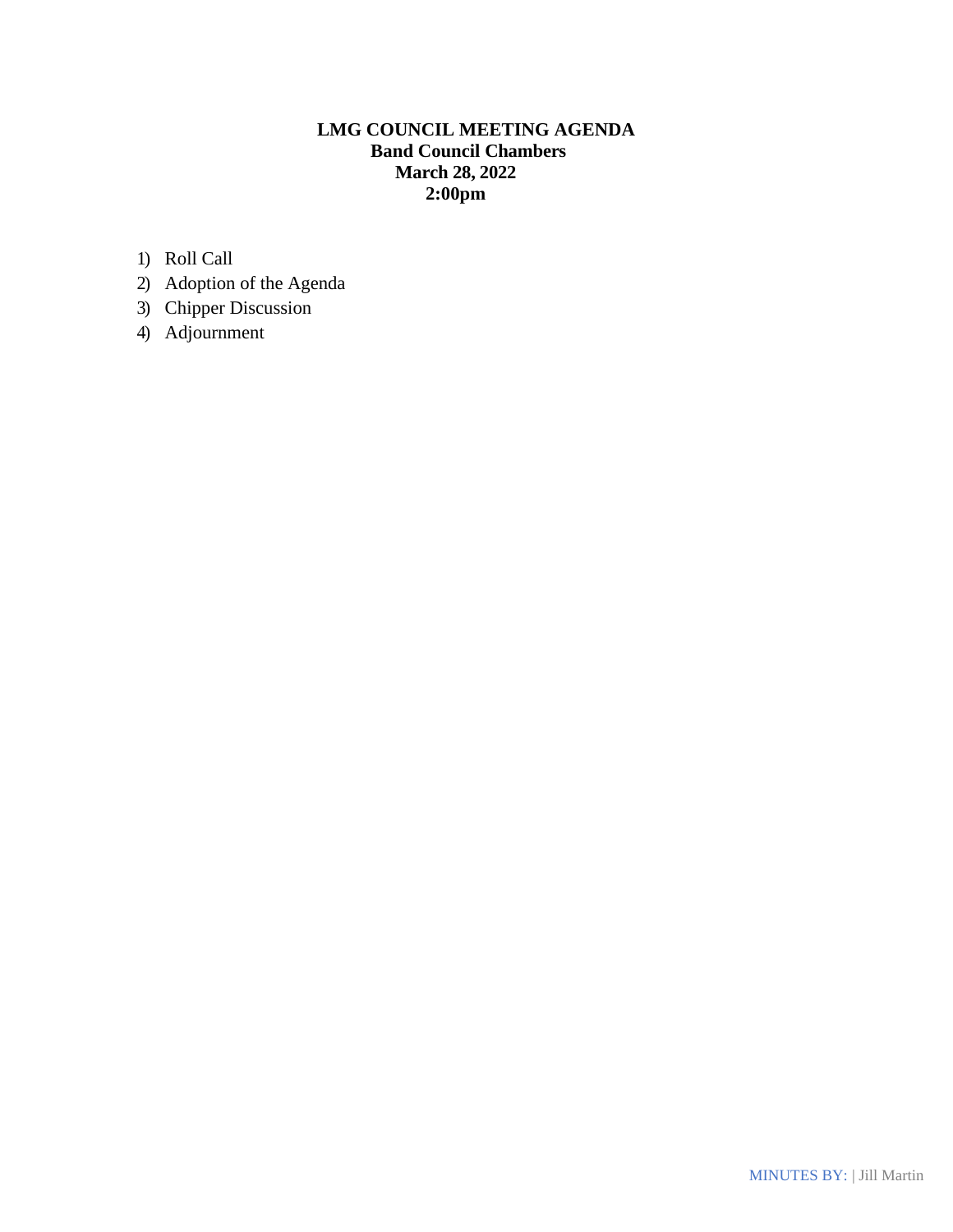## **1. Roll Call**

## **LMG COUNCIL ATTENDEES:**

Chief Darcy Gray Councillor Ali Barnaby (Zoom) Councillor Annette Barnaby Councillor Brian Caplin Jr. (Sick) Councillor Chad Gedeon (Zoom) Councillor Gordon Isaac Jr. Councillor Dr. Cathy Martin (Absent) Councillor George Martin Councillor Kevin Methot Councillor Sky Metallic Councillor Wendell Metallic (Zoom) Councillor Alexander Morrison Councillor Sheila Swasson